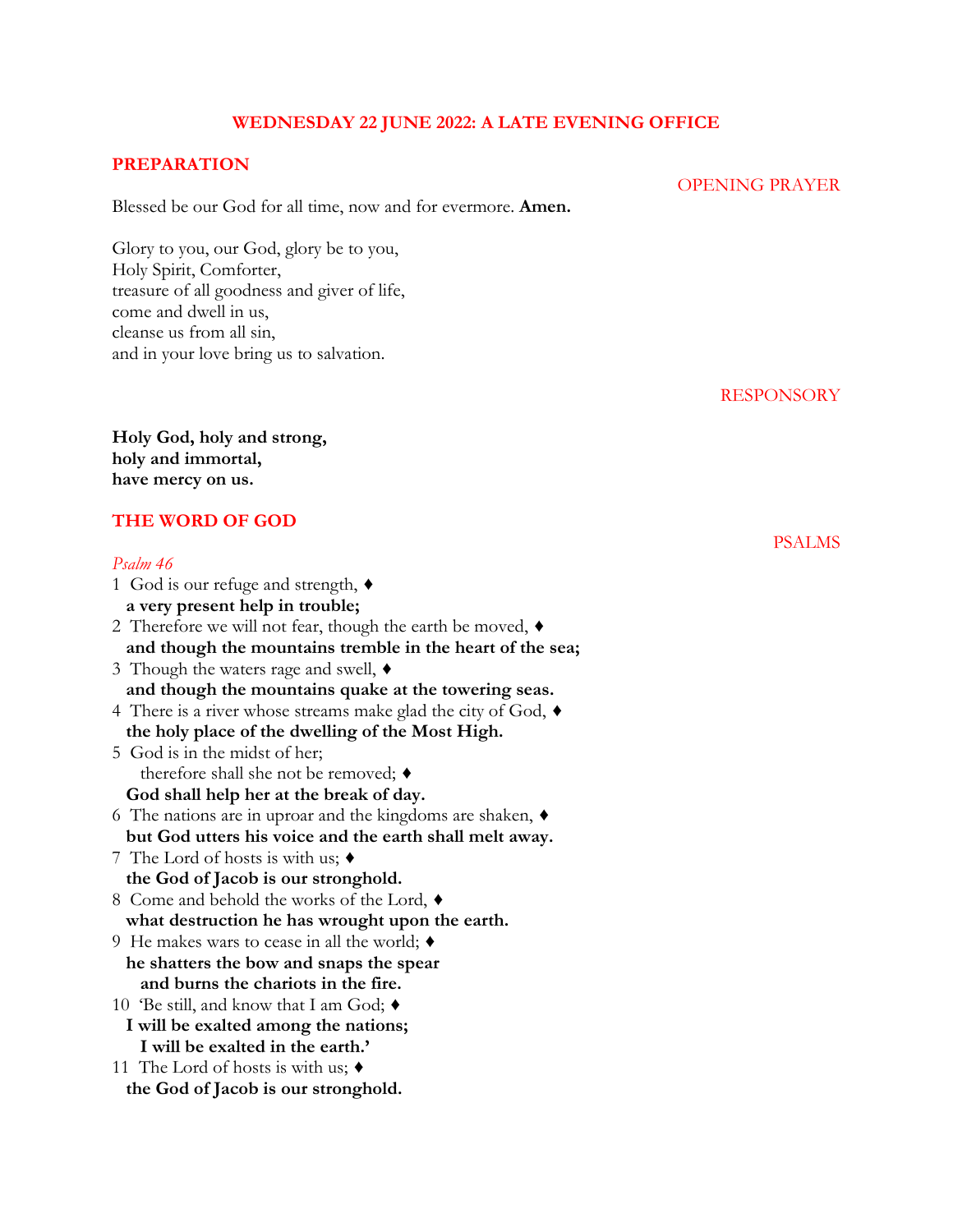### *Psalm 47*

- 1 Clap your hands together, all you peoples; ♦︎  **O sing to God with shouts of joy.**
- 2 For the Lord Most High is to be feared; ♦︎  **he is the great King over all the earth.**
- 3 He subdued the peoples under us ♦︎  **and the nations under our feet.**
- 4 He has chosen our heritage for us, ♦︎  **the pride of Jacob, whom he loves.**
- 5 God has gone up with a merry noise, ♦︎  **the Lord with the sound of the trumpet.**
- 6 O sing praises to God, sing praises; ♦︎  **sing praises to our King, sing praises.**
- 7 For God is the King of all the earth; ♦︎  **sing praises with all your skill.**
- 8 God reigns over the nations;  $\triangleleft$  **God has taken his seat upon his holy throne.**
- 9 The nobles of the peoples are gathered together ♦︎  **with the people of the God of Abraham.**
- 10 For the powers of the earth belong to God ♦︎  **and he is very highly exalted.**

Glory to the Father, and to the Son ■ and to the Holy Spirit; **as it was in the beginning, is now, ■ and shall be for ever. Amen.**

### *Luke 9: 37-43*

On the next day, when they had come down from the mountain, a great crowd met him. Just then a man from the crowd shouted, 'Teacher, I beg you to look at my son; he is my only child. Suddenly a spirit seizes him, and all at once he shrieks. It throws him into convulsions until he foams at the mouth; it mauls him and will scarcely leave him. I begged your disciples to cast it out, but they could not.' Jesus answered, 'You faithless and perverse generation, how much longer must I be with you and bear with you? Bring your son here.' While he was coming, the demon dashed him to the ground in convulsions. But Jesus rebuked the unclean spirit, healed the boy, and gave him back to his father. And all were astounded at the greatness of God.

#### MEDITATION

A READING

*A period of meditation on the reading follows.*

#### THE GOSPEL CANTICLE

NUNC DIMITTIS *The Song of Simeon Luke 2: 29-32*

**1 Now, Lord, you let your servant | go in | peace: ■ your | word has | been ful|filled. 2 My own eyes have | seen the · sal|vation ■ which you have prepared in the | sight of | every | people. 3 A light to re|veal you · to the | nations ■ and the | glory · of your | people | Israel.**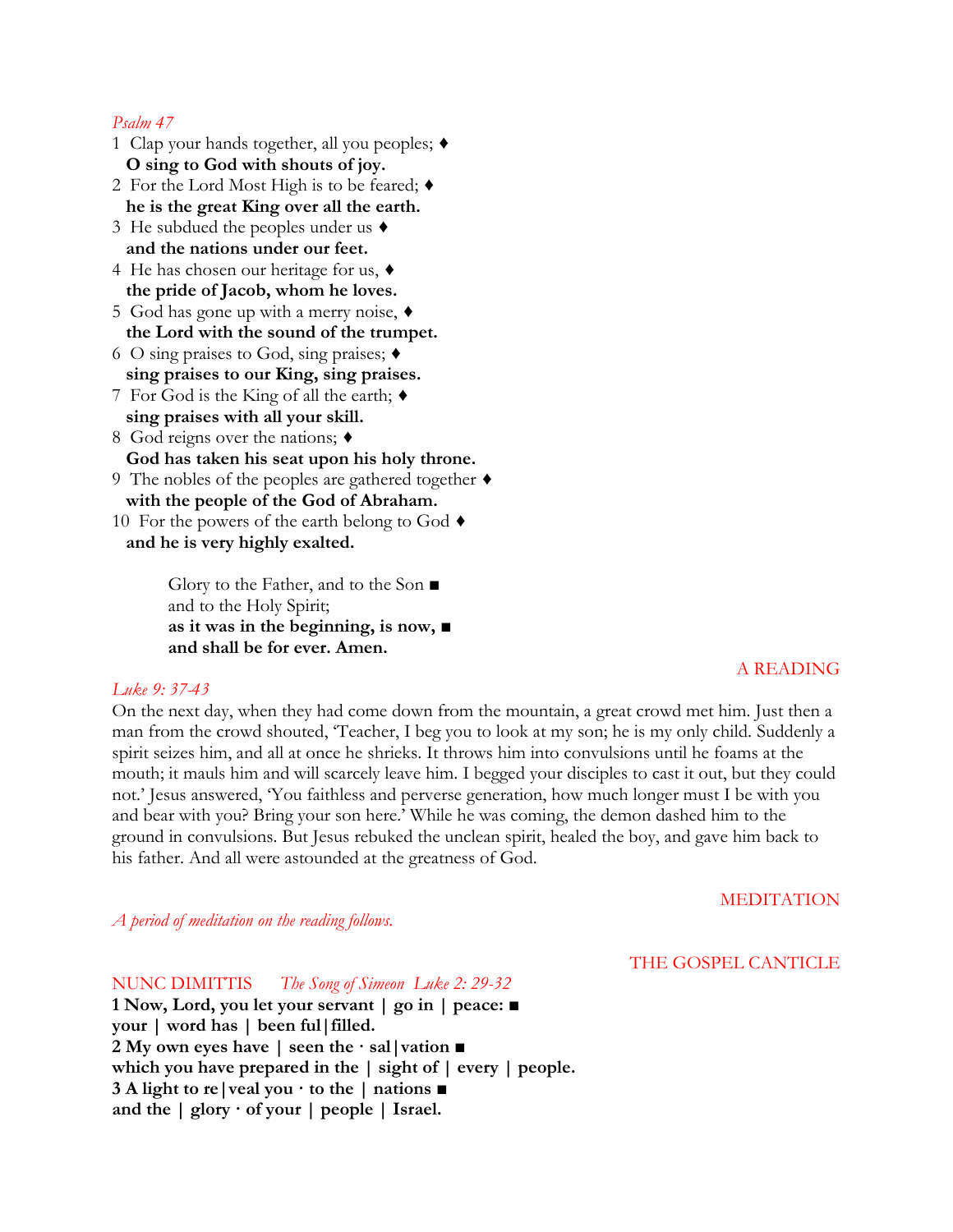Glory to the Father, and to the Son **■** and to the Holy Spirit; **as it was in the beginning, is now, ■ and shall be for ever. Amen.**

# **PRAYER**

## INTERCESSIONS

Let us pray to the Lord with all our heart and with all our soul. **Lord, have mercy.** 

Let us pray for all Christian people, that they may live in love and truth**. Lord, have mercy.** 

Let us pray for all ministers of the Church, and for our brothers and sisters in Christ. **Lord, have mercy.** 

Let us pray for peace throughout the world, and for all governments. **Lord, have mercy.** 

Let us pray for our neighbours and for all our friends. **Lord, have mercy.** 

Let us pray for those who hate us as we pray for those who love us. **Lord, have mercy.** 

Let us pray for refugees and prisoners, and for all who are exposed to the dangers of travel. **Lord, have mercy.** 

Let us pray for all sick people, for the sorrowful and the dying. **Lord, have mercy.** 

Let us pray for the abundance of the fruits of the earth, and that the poor and hungry may receive a just share.

**Lord, have mercy.** 

Let us remember our brothers and sisters who have entered into eternal rest. **Blessed are the dead who die in the Lord.** 

SILENT OR OPEN PRAYER

Let us continue praying in a time of open prayer. *A period of open prayer follows.* 

Lord, in your mercy **hear our prayer.**